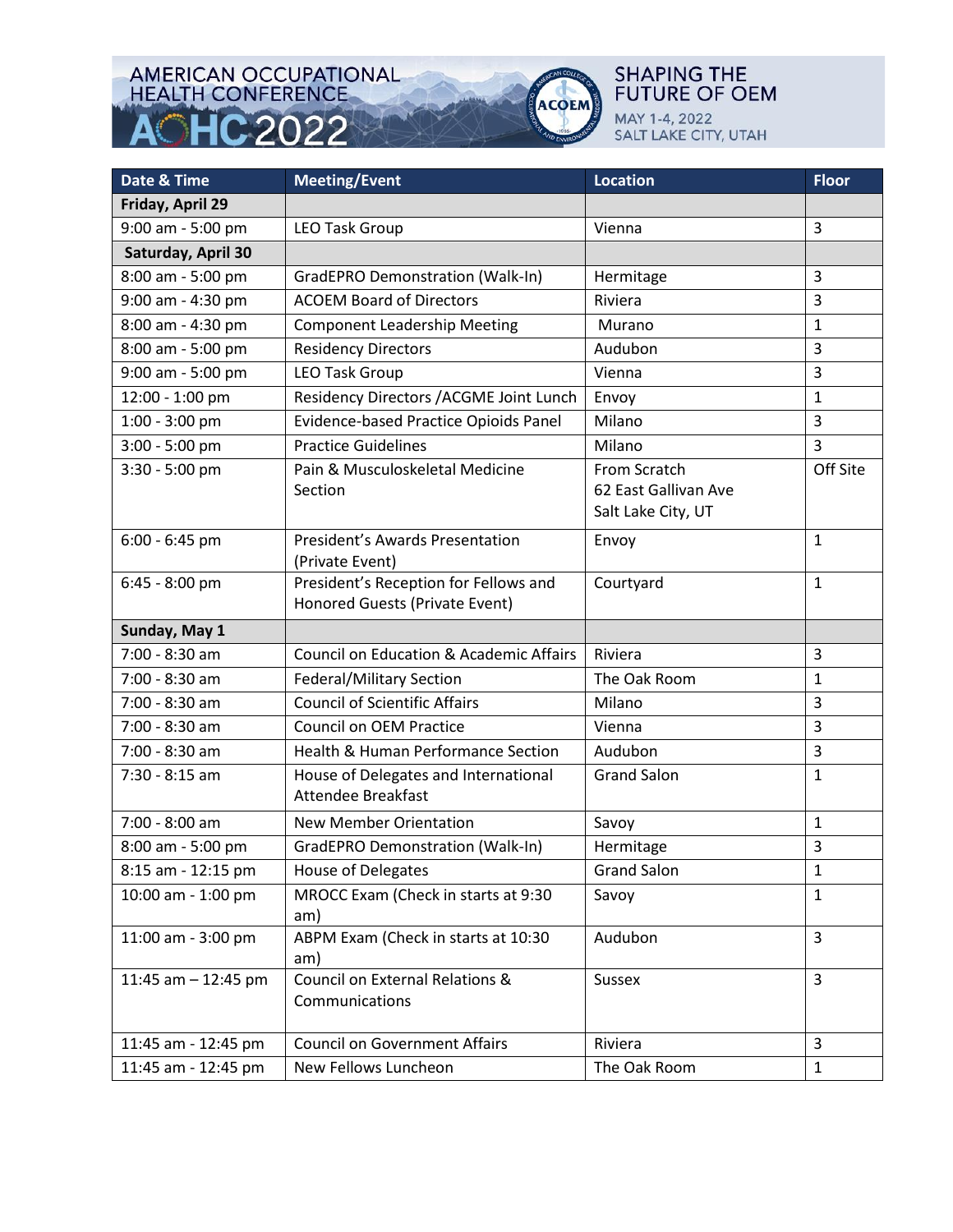# AMERICAN OCCUPATIONAL<br>HEALTH CONFERENCE HC 2022 Δ



| Date & Time      | <b>Meeting/Event</b>                                           | <b>Location</b>                         | <b>Floor</b>   |
|------------------|----------------------------------------------------------------|-----------------------------------------|----------------|
| $6:30 - 8:00$ pm | <b>Public Safety Medicine</b>                                  | Caffé Molise                            | Off Site       |
|                  |                                                                | 404 S West Temple St, SLC               |                |
| 7:15 - 9:00 pm   | <b>Corporate Medicine Section</b>                              | Eva                                     | Off Site       |
|                  |                                                                | 317 S Main, SLC                         |                |
| 7:15 - 9:00 pm   | Finances & Practice Management                                 | Ruth's Chris Steakhouse                 | Off Site       |
|                  | Section/Private Practice Section                               | 275 S W Temple St., SLC                 |                |
| 7:15 - 9:00 pm   | <b>MCOH Section</b>                                            | Savoy                                   | $\mathbf{1}$   |
| 7:15 - 9:00 pm   | MOC Part IV Committee                                          | <b>Sussex</b>                           | 3              |
| 7:15 - 9:00 pm   | <b>TCOEM</b>                                                   | Versailles                              | 3              |
| Monday, May 2    |                                                                |                                         |                |
| 8:30 - 9:00 am   | <b>Mentor Meetup</b>                                           | Member Lounge (Grand<br>Ballroom Foyer) | $\mathbf{1}$   |
| 10:30 - 11:00 am | New Member Meetup                                              | Member Lounge (Grand                    | $\mathbf{1}$   |
|                  |                                                                | <b>Ballroom Foyer)</b>                  |                |
| 12:30 - 1:45 pm  | <b>IOMSC Executive Committee</b>                               | Rivera                                  | 3              |
| 12:30 - 1:45 pm  | <b>Member Communications Committee</b>                         | Milano                                  | $\overline{3}$ |
| $6:00 - 9:00$ pm | University of Pennsylvania Alumni                              | Lake Effect                             | Off Site       |
|                  | Meetup                                                         | 155 West 200 South, SLC                 |                |
| 6:30 - 8:00 pm   | <b>NP Section</b>                                              | Vienna                                  | 3              |
| $6:30 - 8:00$ pm | <b>Environmental Health Section</b>                            | From Scratch                            | Off Site       |
|                  |                                                                | 62 East Gallivan Ave., SLC              |                |
| $6:30 - 8:00$ pm | <b>Health Informatics Section</b>                              | Hermitage                               | 3              |
| 6:30 - 8:00 pm   | <b>International Section Reception</b>                         | Savoy                                   | $\mathbf{1}$   |
| $6:30 - 8:00$ pm | <b>Pharmaceutical Industry Section</b>                         | Versailles                              | 3              |
| 6:30 - 8:00 pm   | <b>WOEMA Reception</b>                                         | The Oak Room                            | $\mathbf{1}$   |
| $6:30 - 8:00$ pm | Work Fitness & Disability Section                              | Audubon                                 | 3              |
| $6:30 - 8:00$ pm | <b>Behavioral Health Section</b>                               | <b>Current Fish &amp; Oyster</b>        | Off Site       |
|                  |                                                                | 279 E 300 S, SLC                        |                |
| Tuesday, May 3   |                                                                |                                         |                |
| 7:00 - 8:30 am   | <b>Council of Councils</b>                                     | Milano                                  | 3              |
| 7:00 - 8:30 am   | <b>History and Archives Section</b>                            | Vienna                                  | 3              |
| 7:00 - 8:30 am   | <b>Transportation Section</b>                                  | Savoy                                   | $\mathbf{1}$   |
| 7:00 - 8:30 am   | <b>MARCOEM Breakfast</b>                                       | The Laurel<br>(Hotel Restaurant)        | $\mathbf 1$    |
| 7:00 - 8:30 am   | <b>Underserved Occupational Populations</b><br>Section         | Audubon                                 | $\overline{3}$ |
| 7:00 - 8:30 am   | Occupational Physicians/Physician<br><b>Assistants Section</b> | Versailles                              | 3              |